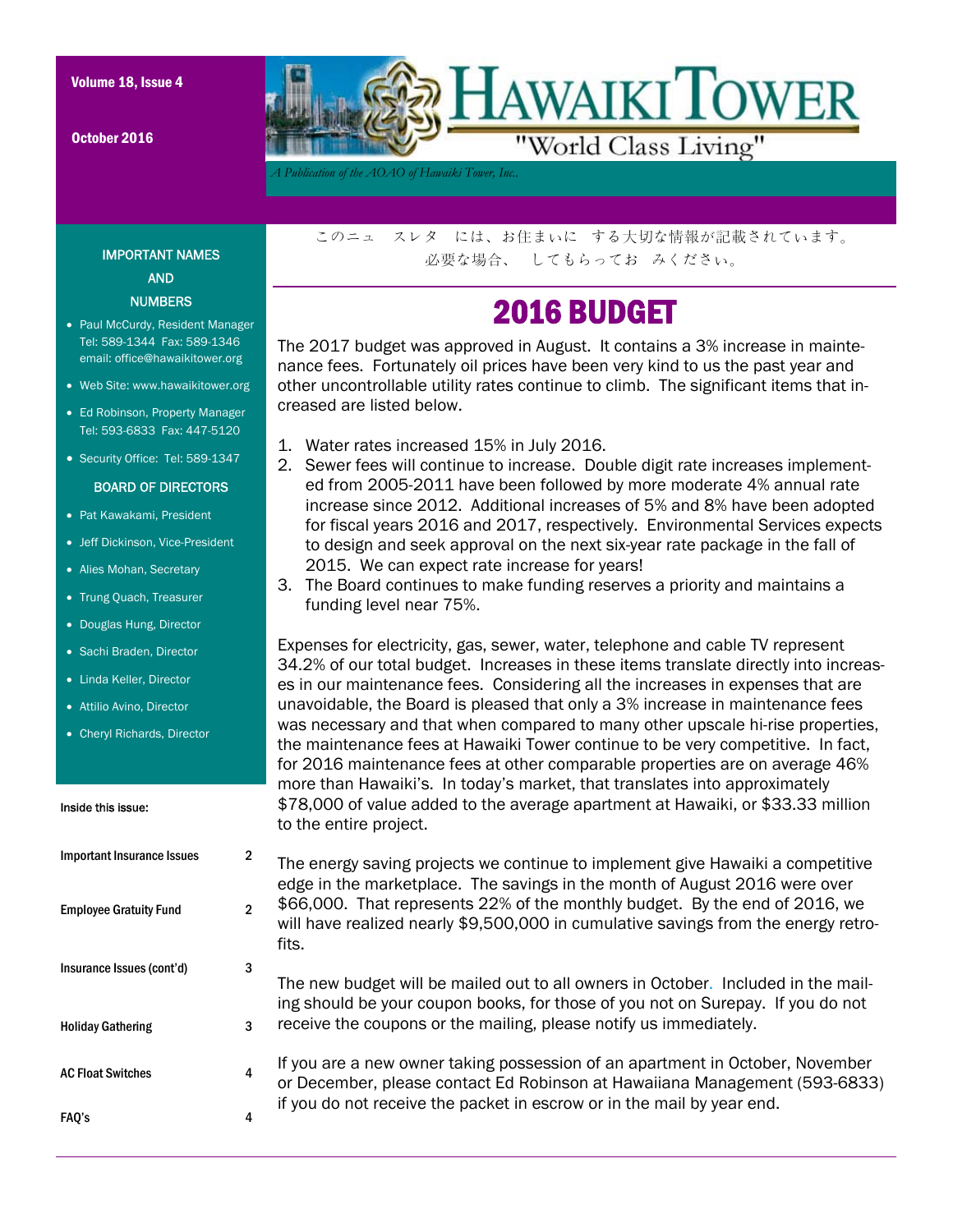### IMPORTANT INSURANCE ISSUES

The purpose of this article is to provide you information about how the typical insurance claim is handled after a damaging event that involves restoration and repair.

The insurance deductible for the Association's insurance is INCREASING effective January 2017 to \$25,000. It is VERY IMPORTANT that each owner check with their agent and increase the loss assessment rider to protect them from this \$25,000 exposure. If the damages are not likely to exceed that amount, the Association will NOT be filing a claim.

The most common damaging event is a water leak. This article will use a water leak as an example of a typical claim sequence. The first course of action in the case of a water leak is to stop the leak. The next step is to extract the water that has leaked. The water extraction process is driven by the Association since the Association usually calls the vendor and establishes a contractual relationship. Once the water is extracted we usually have three options depending upon the severity of the damage. Each option is progressively invasive and disruptive to the occupants

- 1. Allow the carpets and walls to dry using air blowers.
- 2. Use dehumidifiers and blowers to dry out the walls.
- 3. Cut out damaged drywall and replace with new, and use blowers to dry out the carpet.

Often, the leak is not significant enough to warrant structural drying. In some cases, the damage is so extensive, it is better to remove the damaged elements and not bother with the structural drying. Once the water is extracted and the building dried out, and depending upon how much damage has occurred, the apartment interior may need restoration. The interior apartment restoration process is the responsibility of each owner.

The typical sequence of an event is as follows:

1. The Association immediately calls for water extraction service to clean up and dry out the building.

2. If the damages are likely to exceed the \$25,000 deductible, the Association files a claim with its insurance company.

- 3. The insurance company assigns an adjustor.
- 4. The adjustor either personally comes to the property to *(Continued on page 3)*

### **HAWAIKI TOWER SPECIALISTS**

#### OUR KNOWLEDGE IS YOUR RESOURCE

Call Us Today!





Douglas Shanefield (RA) RS-54692  $(808) 551.5551$ DougS@cbpacific.com

Iku S. Honda (R) RB-15682 (808) 226.2790 IkuH@cbpacific.com



### EMPLOYEE GRATUITY CHRISTMAS FUND

Many of our residents express their appreciation for our employees year-round by giving food and treats to the staff. Other residents express their appreciation by giving financial gifts. Both are appreciated.

The policy at Hawaiki Tower is for employees not to accept monetary or other gifts of value directly from residents, vendors, or contractors.

However, we do not want to discourage residents from showing their appreciation. To facilitate voluntary gift giving consistent with Hawaiki Tower policy, the 2016 Employee Gratuity/Christmas Fund has been established. Residents can make their contributions to this fund at any time of the year at the administrative office at level 3.

The gifts contributed to the Fund will be distributed as holiday gifts and bonuses for all non-supervisory employees. Each employee will share in the Fund an equal amount based on the length of his or her employment during the year.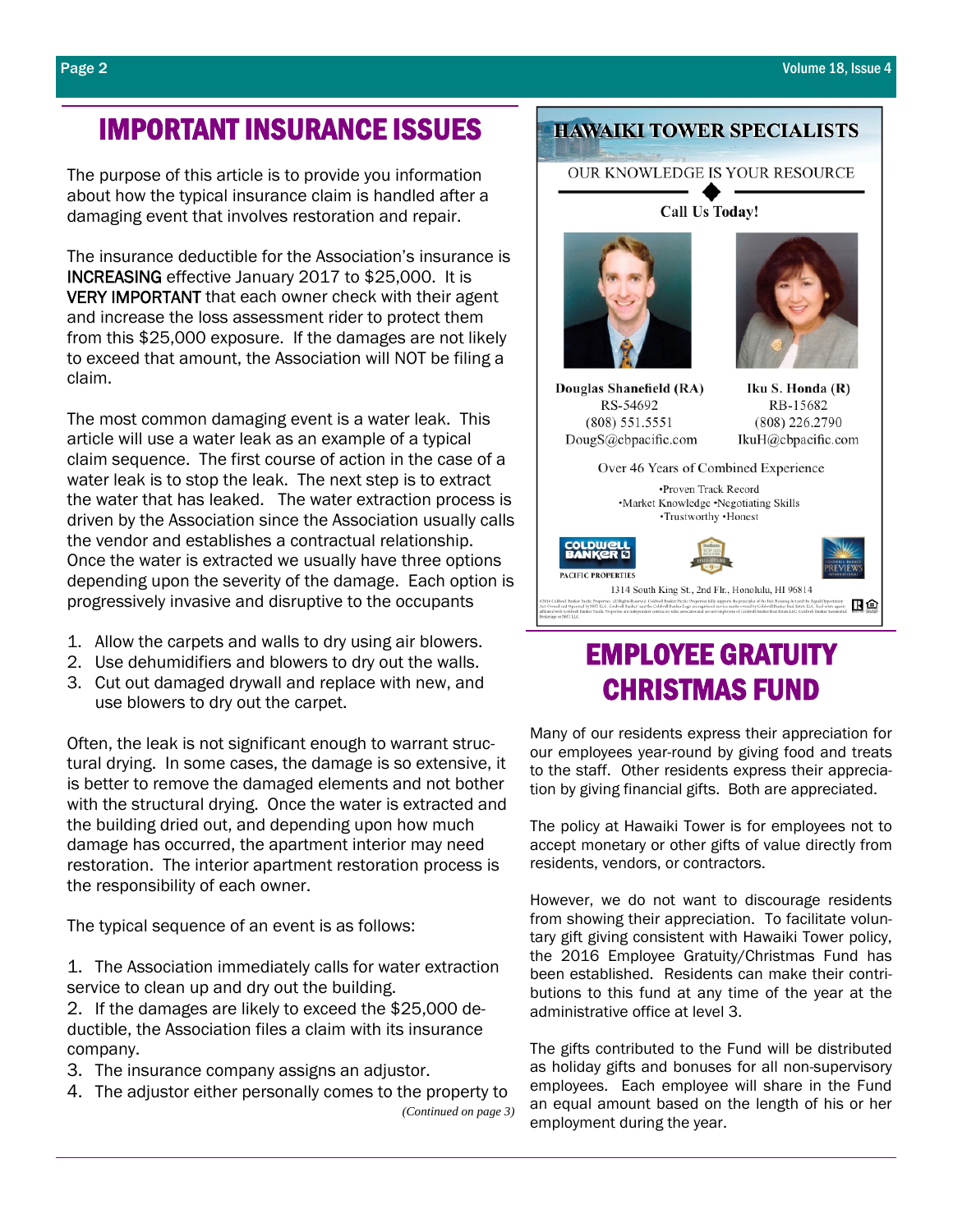## INSURANCE ISSUES (cont'd)

inspect or hires someone else to perform the inspection.

5. The adjustor (or the hired help) prepares a report itemizing the damages and their expected cost to restore.

6. The insurance company sends the Association a check for the total amount.

7. The Association splits the check and sends each owner their respective portion as outlined in the adjustment report.

8. The owner who's apartment caused the leak is billed the \$25,000 deductible or the lesser amount of expenses incurred by the Association.

Each owner can choose to make repairs themselves, use a contractor or keep the money and do nothing. Each owner can choose to do the work (or not) prior to receiving a check or wait until funds are received.

It may take up to three months for this entire process to complete.

If the cause of the leak was a common element, the Association will be responsible for water extraction and common area building restoration. The Association's insurance does not cover ANY PERSONAL PROPERTY of an owner, even if the leak was from a common element, unless the Association is determined negligent in causing the damage, which is unlikely. If you have personal property that was damaged, please submit a claim to your personal insurance carrier for those items.

If the cause of the leak was from a component within the apartment, the owner of the apartment where the leak originated from should file a claim with the owner's insurance company. State law and Hawaiki project documents require all owners to purchase their own insurance. It is relatively inexpensive and well worth the money – especially considering the Association's deductible is increasing to \$25,000. The Association will be a claimant to that policy along with the other affected owners. If the owner fails to file a claim or doesn't have insurance, the Association will charge the expenses to the owner's account and demand reimbursement.

If the owner where the leak originated from doesn't



オフィスはハワイキのロビー内です。 お気軽にお立ち寄り下さい!

have insurance, each affected owner should file a claim with their insurance company.

This is the typical sequence. Many factors can alter the way the events are handled.

These damaging occurrences are a strain and stressful for all parties involved.

The best thing is to avoid having leaks or other events that damage the building and other apartments.

# **HOLIDAY GATHERING**<br>On December 16th at 5:30pm the AOAO of Hawaiki

Tower, Inc. will be sponsoring a Holiday gathering for the residents of Hawaiki Tower.

If you plan to attend, please bring a side dish, desert or other contribution to round out the menu. The Association will provide main dishes and beverages for everyone.